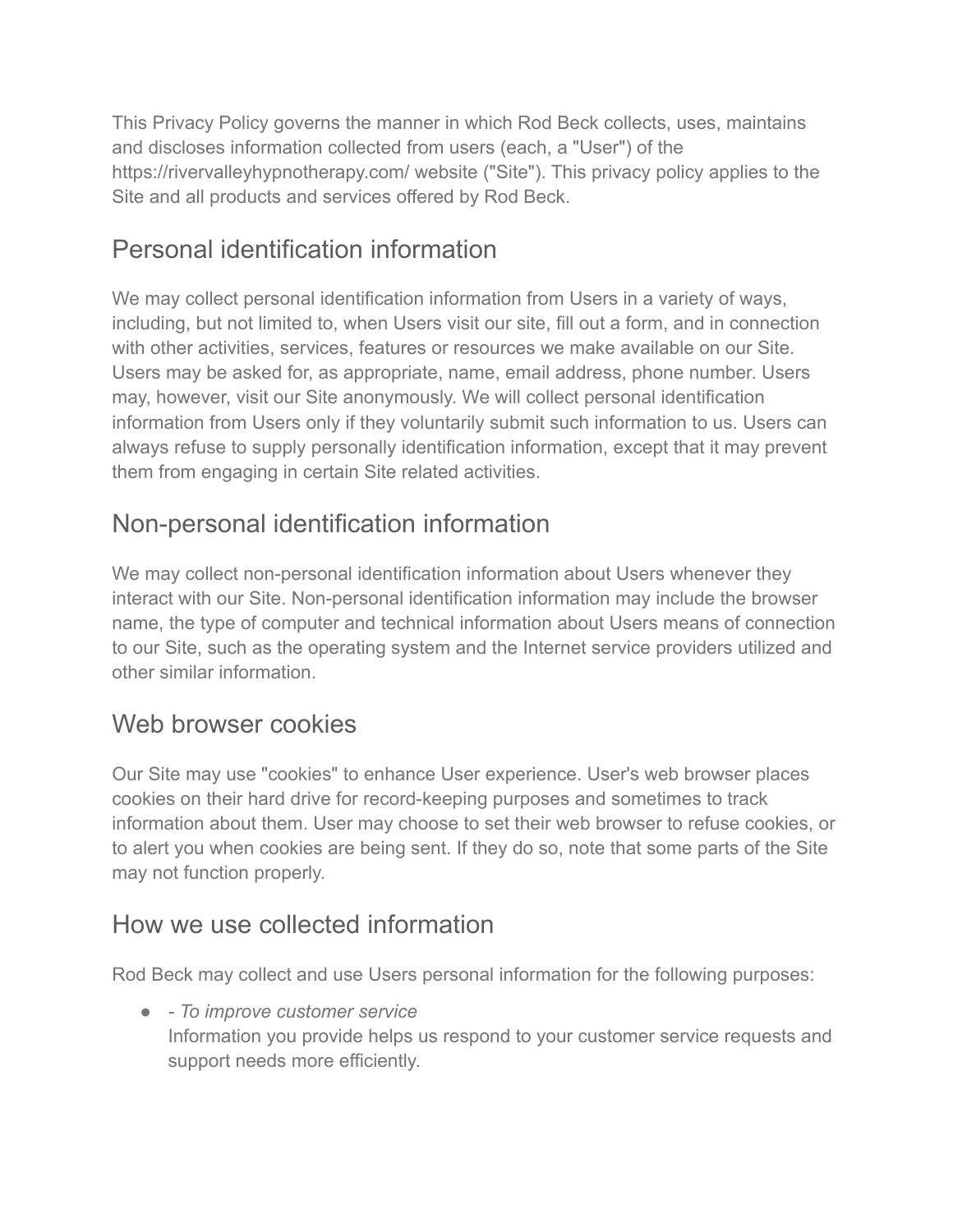- *To personalize user experience* We may use information in the aggregate to understand how our Users as a group use the services and resources provided on our Site.
- *To improve our Site* We may use feedback you provide to improve our products and services.
- *To send periodic emails* We may use the email address to respond to their inquiries, questions, and/or other requests.

### How we protect your information

We adopt appropriate data collection, storage and processing practices and security measures to protect against unauthorized access, alteration, disclosure or destruction of your personal information, username, password, transaction information and data stored on our Site.

Sensitive and private data exchange between the Site and its Users happens over a SSL secured communication channel and is encrypted and protected with digital signatures.

#### Sharing your personal information

We do not sell, trade, or rent Users personal identification information to others. We may share generic aggregated demographic information not linked to any personal identification information regarding visitors and users with our business partners, trusted affiliates and advertisers for the purposes outlined above.

### Changes to this privacy policy

Rod Beck has the discretion to update this privacy policy at any time. When we do, we will revise the updated date at the bottom of this page. We encourage Users to frequently check this page for any changes to stay informed about how we are helping to protect the personal information we collect. You acknowledge and agree that it is your responsibility to review this privacy policy periodically and become aware of modifications.

#### Your acceptance of these terms